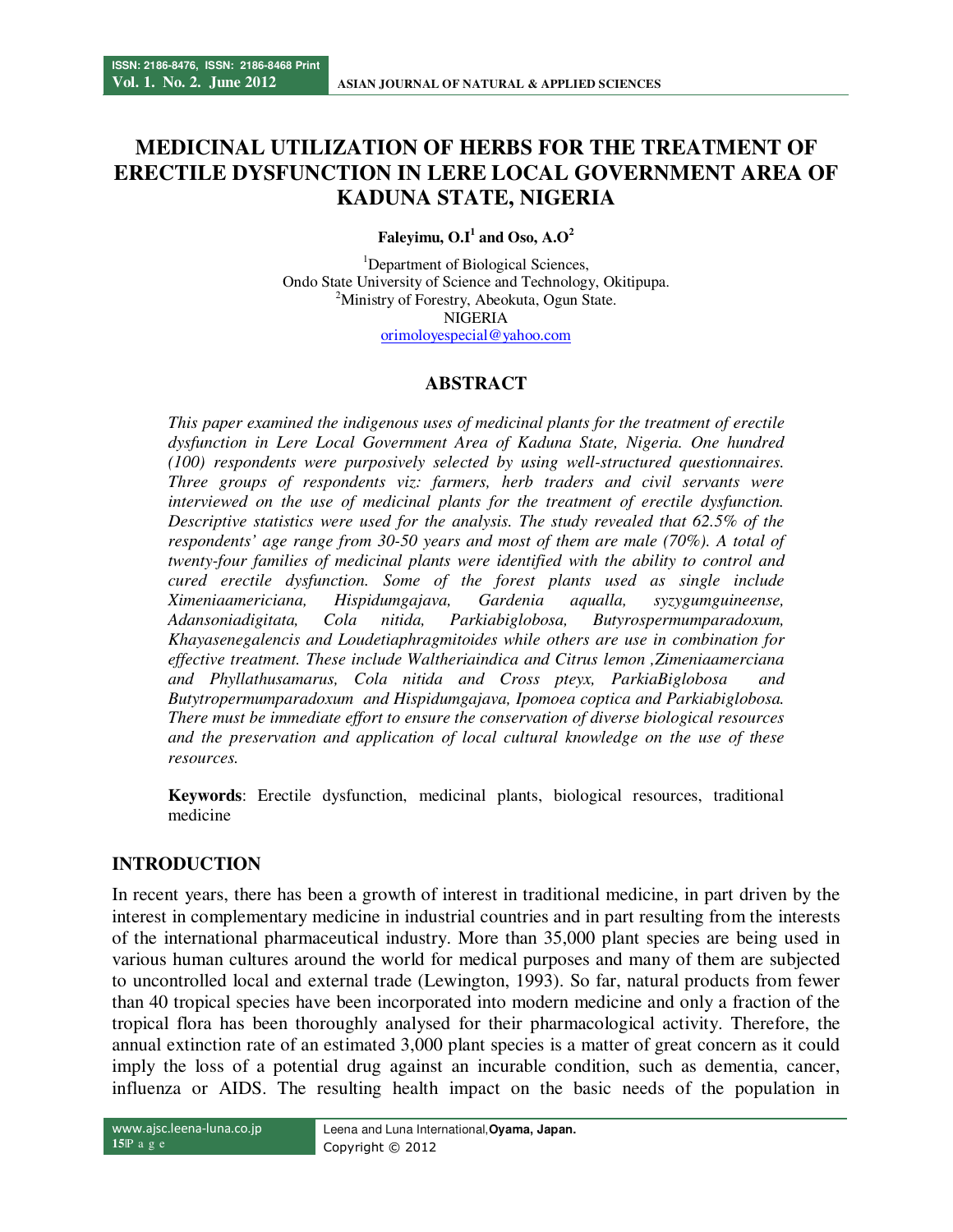developing countries is equally important. Demand for herbal medicines has led to significant changes in traditional patterns of medicinal plant harvesting and, as in the case of *Prunusafricana* in Cameroon, has placed some species under threat. Recently, the world Health Organization estimated that 80% of people worldwide rely on herbal medicines for some aspect of their primary health care (Faleyimu*et al* 2010). In the last twenty years in the United States, increasing public dissatisfaction with the cost of prescription medications, combined with an interest in returning to natural organic remedies, has led to an increase in the use of herbal medicines. In Germany, roughly 600 to 700 plant based medicines are available and are prescribed by approximately 70% of German Physicians, (Herbal medicine htt://www.umm.edu/altmed/articles). Herbs have a variety of uses including culinary and medicinal usage. General usage differs between culinary herbs and medicinal herbs. Herbs are "generally recognized as safe" by the Food & Drug Administration (FDA), at least at concentrations commonly found in foods. Medicinal plants continue to provide valuable therapeutic agents, both in modern medicine and in traditional system (Reaven, 1998). The leaves, roots, flowers, seeds, root bark, inner bark (cambium), berries and sometimes the pericarp or other portions of the plant might be considered in medicinal or spiritual use. In the medicinal uses, herbs (plants) contain phytochemicals that have effects on the body (John and Roger, 2000). Until the  $20<sup>th</sup>$  century most medicinal remedies all over the world were obtained from plants. For example, purple forglove was found to be helpful in dropsy, the opium poppy for pain, cough, and diarrhea, and the cinchona bark for fever. With the emergence of chemical and pharmacological methods in the  $20<sup>th</sup>$  century, it became possible to identify the active ingredients in the plants and study them. Furthermore, once the chemistry was understood, it was possible to synthesize related molecules with more desirable properties. According to (Sodimu*et al*, 2008), today, the two most effective and widely accepted drugs for the treatment of malaria today emerged through herbal traditional medicine viz: Quinine from the bark of the Peruvian cinchona tree and artemisinin from the Chinese antipyretic Artemisia annua L. Hence, throughout history, the medicinal benefits of herbs are quoted. There may be some effects when consumed in the small levels that typify culinary "spicing", and some herbs are toxic in larger quantities. For instance, some types of herbal extract, such as the extract of St. John's-wort (*Hypericumperforatum*) or of awa (*Piper methysticum*) can be used for medical purposes to relieve depression and stress. However, large amounts of these herbs may lead to toxic overload that may involve complications, some of a serious nature, and should be used with caution. One herb-like substance, called Shilajit, may actually help a lower blood glucose level which is especially important for those suffering from diabetes. When herbal medicine becomes popular it can be over-exploited and the very resource threatened with extinction. The pharmaceutical interest in plants as a source of medicines is less likely to raise issues of concern about sustainability of harvesting, as relatively small amounts of plant material are needed to conduct the screening for bioactivity that is the basis of many contemporary drug development strategies (Seters, 2004). The objective of this paper is to examine the indigenous uses of medicinal plants for the treatment of erectile dysfunction in Lere Local Government Area of Kaduna State, Nigeria.

# **METHODOLOGY**

### **Study Area**

This study was conducted in Lere local government area of KadunaState. Lere Local Government area was created 1989. It emerged out of the former Saminaka local government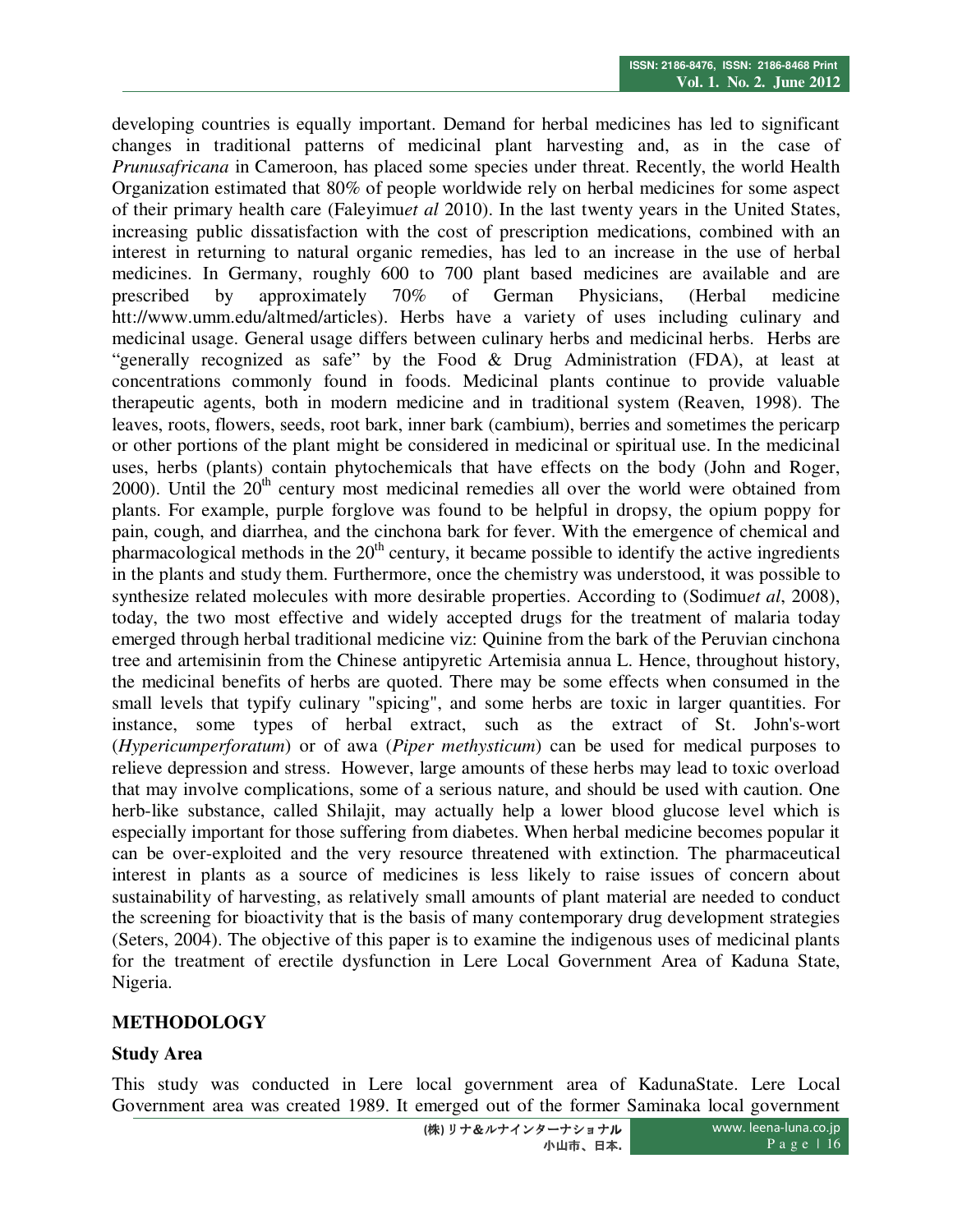area which was divided into Lere and Kauru Local Government Areas during the military Administration. The Local Government covers about 2567 Km<sup>2</sup>; with a population of 331,161 people (NPC, 1991). The Local government is situated on the eastern part of the state located between latitude  $9^0N$  and  $10^0N$  and longitude  $8^0E$  and  $9^0E$  of the prime meridian. It shares borders with Kano from the Northern part, and it shares common border with Bauchi and Plateau States in the East. The Climate is considerably good for arable crops. The local government falls in the Guinea savanna vegetation zone. The major occupation of the local government is farming, rearing of cattle (Livestock), trading, fisheries and civil servants. Rainfall extends from early October, while the harmattan sets in the mid October/November and extends towards February. The Major towns are Saminaka, UngwanBawa, Lere, YarKasuwa, Dan-Alhaji, Kahugu, Gure, Doka, GarunKurama, Kayarda and Ramin – Kura.



**Figure 1.Map of Nigeria showing Kaduna State** 

# **Population and Samples**

The populations of the study covered the traditional healers, medicinal traders, civil servants and farmers. A total of 80 questionnaires were administered to the respondents randomly in each area. The questionnaire was divided into two (2) sections: A and B. section A dealt with the demographic characteristics of the respondents, while section B questions were framed in order to identify the plants used for treating impotence/weak erection and the methods of use.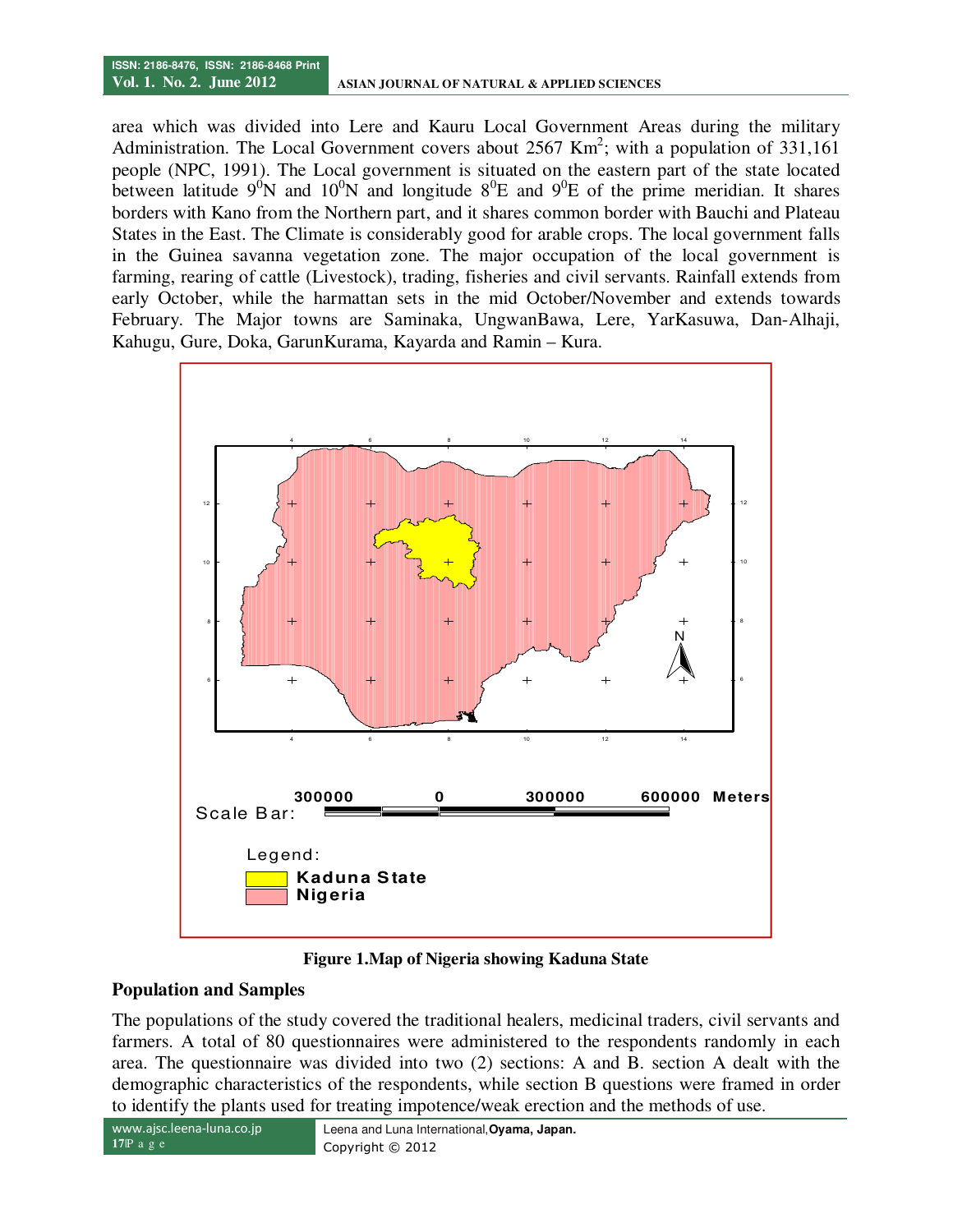# **Data Analysis**

Information obtained through personal interview and questionnaire administrations were used for data analysis. Frequency distribution, table and percentages were used for the data analysis.

# **RESULT AND DISCUSSION**

| <b>VARIABLES</b>            | <b>FREQUENCY</b> | PERCENTAGE (%) |
|-----------------------------|------------------|----------------|
| Age                         |                  |                |
| $10-20$                     | $\overline{2}$   | 2.50           |
| $21 - 30$                   | 6                | 7.50           |
| $31 - 40$                   | 25               | 31.25          |
| $41 - 50$                   | 25               | 31.25          |
| 51-60                       | 12               | 15             |
| $\geq -60$                  | 10               | 12.50          |
| <b>TOTAL</b>                | 80               | 100            |
| <b>Sex</b>                  |                  |                |
| Male                        | 56               | 70             |
| Female                      | 24               | 30             |
| <b>TOTAL</b>                | 80               | 100            |
| <b>Occupational Status</b>  |                  |                |
| <b>Traditional healer</b>   | 21               | 22.50          |
| Herb trader                 | 32               | 37.50          |
| Civil servant               | 26               | 38.75          |
| Other                       | $\mathbf{1}$     | 1.25           |
| <b>TOTAL</b>                | 80               | 100            |
| <b>Educational Status</b>   |                  |                |
| Primary School              | 21               | 26.25          |
| Secondary School            | 29               | 36.25          |
| <b>Tertiary Institution</b> | 16               | 20             |
| No Formal Education         | 14               | 17.50          |
| <b>TOTAL</b>                | 80               | 100            |
| <b>Marital Status</b>       |                  |                |
| Single                      | 13               | 16.25          |
| Married                     | 35               | 43.75          |
| Divorce                     | 12               | 15             |
| Widow(er)                   | 20               | 20             |
| <b>TOTAL</b>                | 80               | 100            |

#### **Table 1.Demographic characteristics of respondents**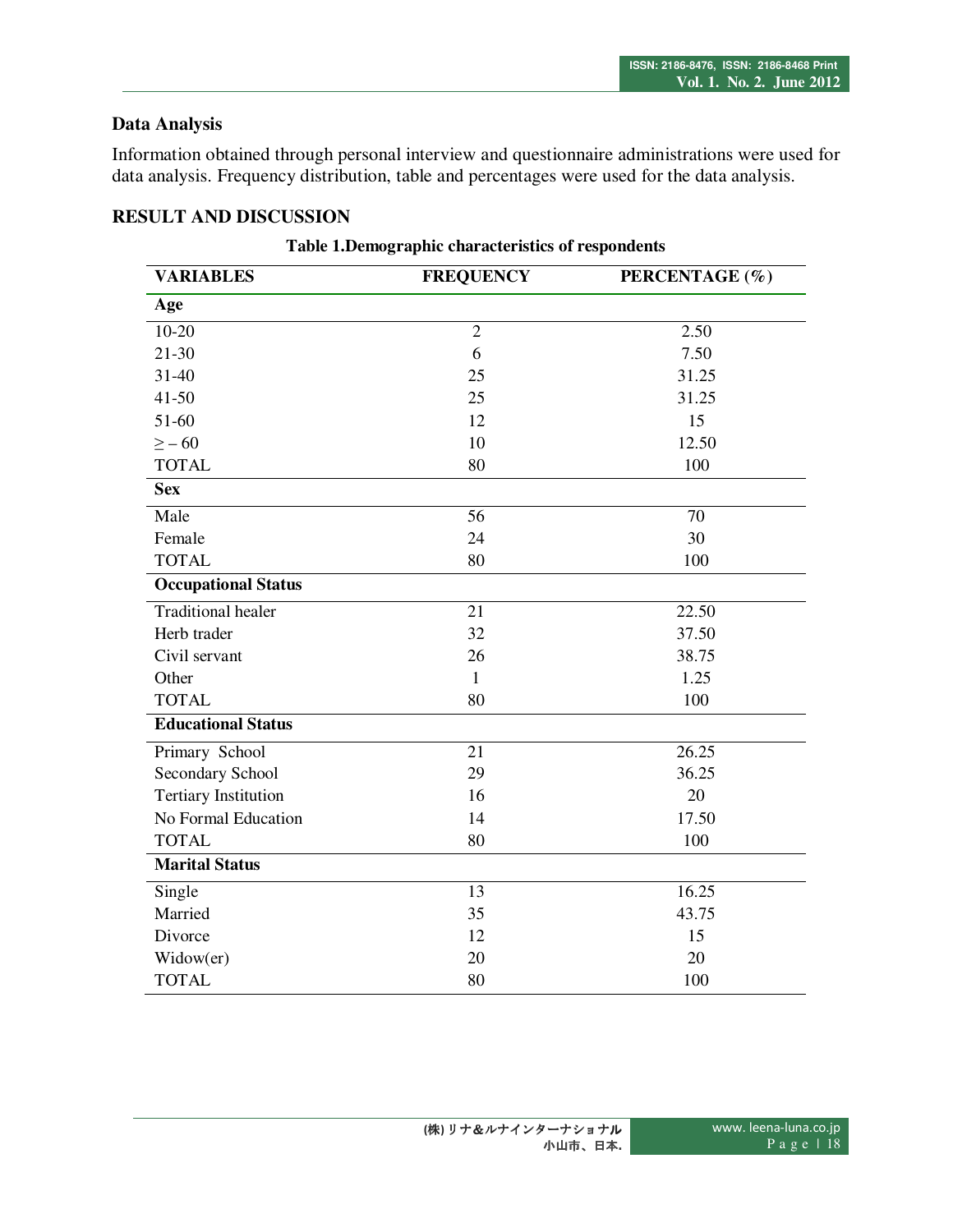Table 1 revealed that 62.5% of the respondents in Lere Local Government Area fall under the age of 31-50 year and most of the respondents are male (70%) while 30% of the respondents are female. The table above showed that most of the respondents (43.75%) are married. The table also showed that most of the respondents in Lere Local government are literate with 56.25% having up to secondary and tertiary education.

| S/<br>$\mathbf N$ | Local<br><b>Names</b>   | <b>Botanical</b><br><b>Name</b> | Family<br><b>Name</b> | <b>Type</b><br><b>of</b><br><b>Plant</b> | <b>Cultivat</b><br>ed<br>or<br>Wild | Part use                | <b>Uses/Method</b><br>of Uses                                                                                   |
|-------------------|-------------------------|---------------------------------|-----------------------|------------------------------------------|-------------------------------------|-------------------------|-----------------------------------------------------------------------------------------------------------------|
| 1.                | Madachi                 | KhayaSenegale<br>nsis (Hochst)  | Mimosaceae            | $\mathbf T$                              | W                                   | Root                    | Soak herb in<br>a cup of water<br>and<br>drink<br>every day.                                                    |
| 2.                | Lemuntsami<br>Tafarnuwa | Citrus<br>lemon<br>Engt         | Rutaceae              | $\mathbf T$                              | $\mathcal{C}$                       | Liquid<br>from<br>fruit | Cook<br>with<br>small quantity<br>of water and<br>small quantity<br>of honey, and<br>drink<br>every<br>morning. |
|                   |                         | Allium<br>sativumlinn           | Alliaceae             | ${\bf S}$                                | $\mathbf C$                         | <b>Bulb</b>             |                                                                                                                 |
| 3.                | Kokiya                  | Strychnos<br>inoculate Hulth    | Logamiaceae           | $\mathbf T$                              | W                                   | Fruit                   | The<br>herb<br>with<br>mixed<br>small quantity<br>of honey and<br>drink.                                        |
| 4.                | Dinya                   | Vitexdonianalin<br>n            | Verbenaceae           | $\mathbf T$                              | W                                   | <b>Back</b>             | <b>Boiled</b><br>with<br>and<br>water,<br>drink<br>when<br>cold<br>every                                        |
|                   | Kokiya                  | Strychnosinnoc<br>ua Hutch      | Loganiaceae           | $\mathbf T$                              | W                                   | Leave                   | day.                                                                                                            |
| 5.                | Hankufa                 | Waltheria<br>Indica             | Sterculiaceae         | S                                        | W                                   | The<br>whole<br>fruit   | Cooked<br>with<br>small quantity<br>of water and<br>taken<br>once<br>daily<br>for<br>$\overline{4}$             |

#### **Table 2: Medicinal plants for treating erectile dysfunction**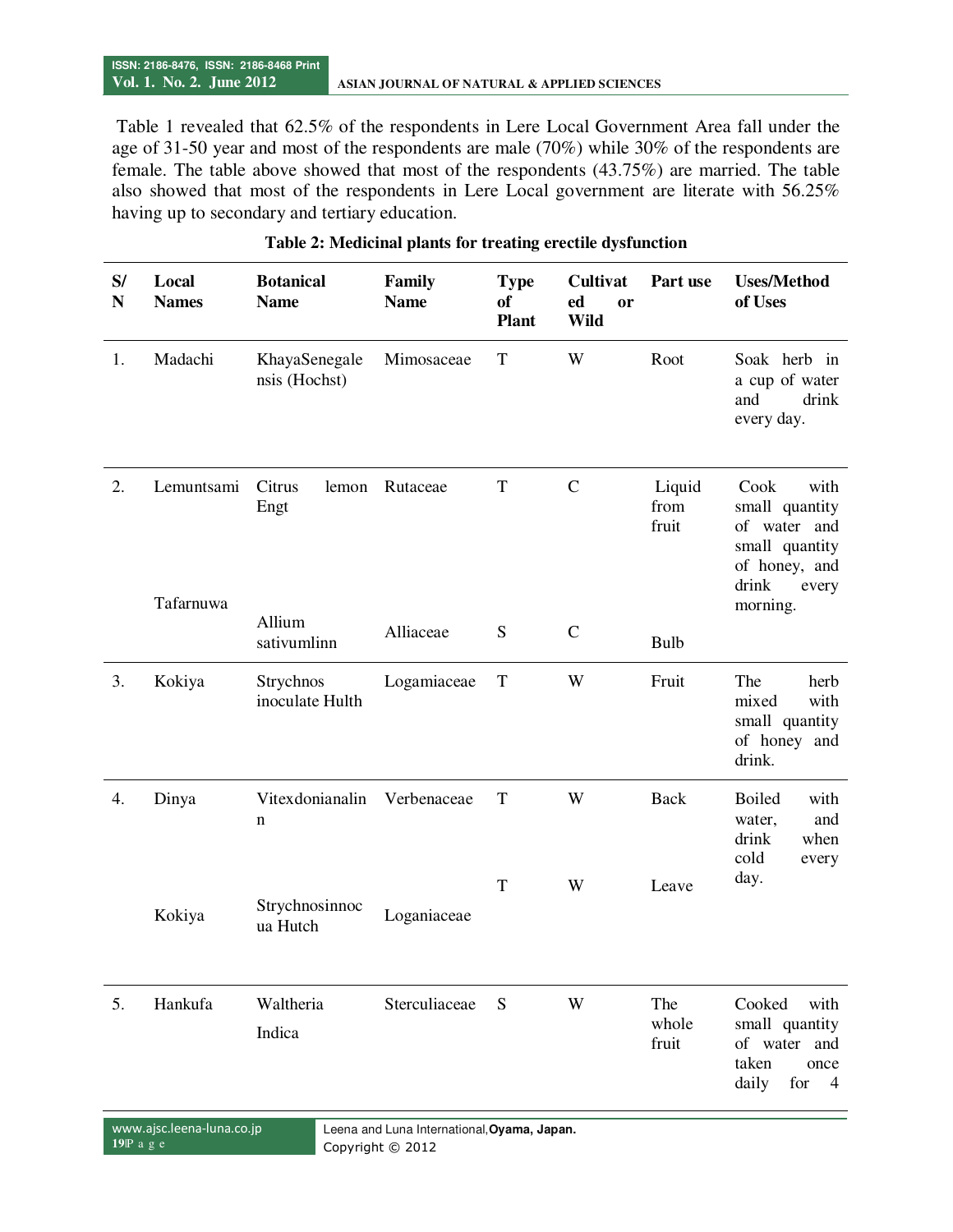weeks.

|     | Lemon<br>Tsami     | Citrus Lemon                   | Rutaceae   | $\mathbf T$ | $\mathcal{C}$ |             |                                                                                                                                     |
|-----|--------------------|--------------------------------|------------|-------------|---------------|-------------|-------------------------------------------------------------------------------------------------------------------------------------|
|     |                    |                                |            |             |               | water       |                                                                                                                                     |
| 6.  | Tsintsiyarm<br>aza | Loudetiaphrag<br>mitoides      |            | T           | W             | Root        | Cook<br>with<br>small quantity<br>of water and<br>small quantity<br>of<br>red<br>potassium, to<br>be taken three<br>times daily for |
|     | Tafarnuwa          | Allium Sativum                 | Alliaceae  | S           | $\mathbf C$   | Roots       | about<br>three<br>months.                                                                                                           |
| 7.  | Magarya            | Ziziphusabyssin<br>ica         | Rhamnaceae | T           | W             | Leaves      | cook<br>with<br>and<br>water<br>taken everyday<br>for 1 month.                                                                      |
|     | Zoborodo           | Abelmoschuses<br>culentus      |            | S           | $\mathbf C$   | Flowers     |                                                                                                                                     |
| 8.  | Kadanya            | Bustyrosermum<br>paradoxum     | Sapotaceae | $\mathbf T$ | $\mathbf C$   | Root        | Soak in water.<br>Take<br>every<br>day for<br>one<br>month.                                                                         |
| 9   | Dorawa             | ParkiaBiglobos<br>$\mathbf{a}$ | Fabaceae   | $\mathbf T$ | $\mathbf C$   | <b>Back</b> | The<br>herb is<br>dried<br>and<br>grinded<br>and<br>mixed<br>with<br>Take<br>water.<br>one spoonful 4<br>times daily.               |
| 10. | Baure              | Ficussycomorus<br>(mig)        | Moraceae   | ${\bf T}$   | W             | Root        | Cooked<br>with<br>water and red<br>potassium and<br>drink 2 times<br>daily.                                                         |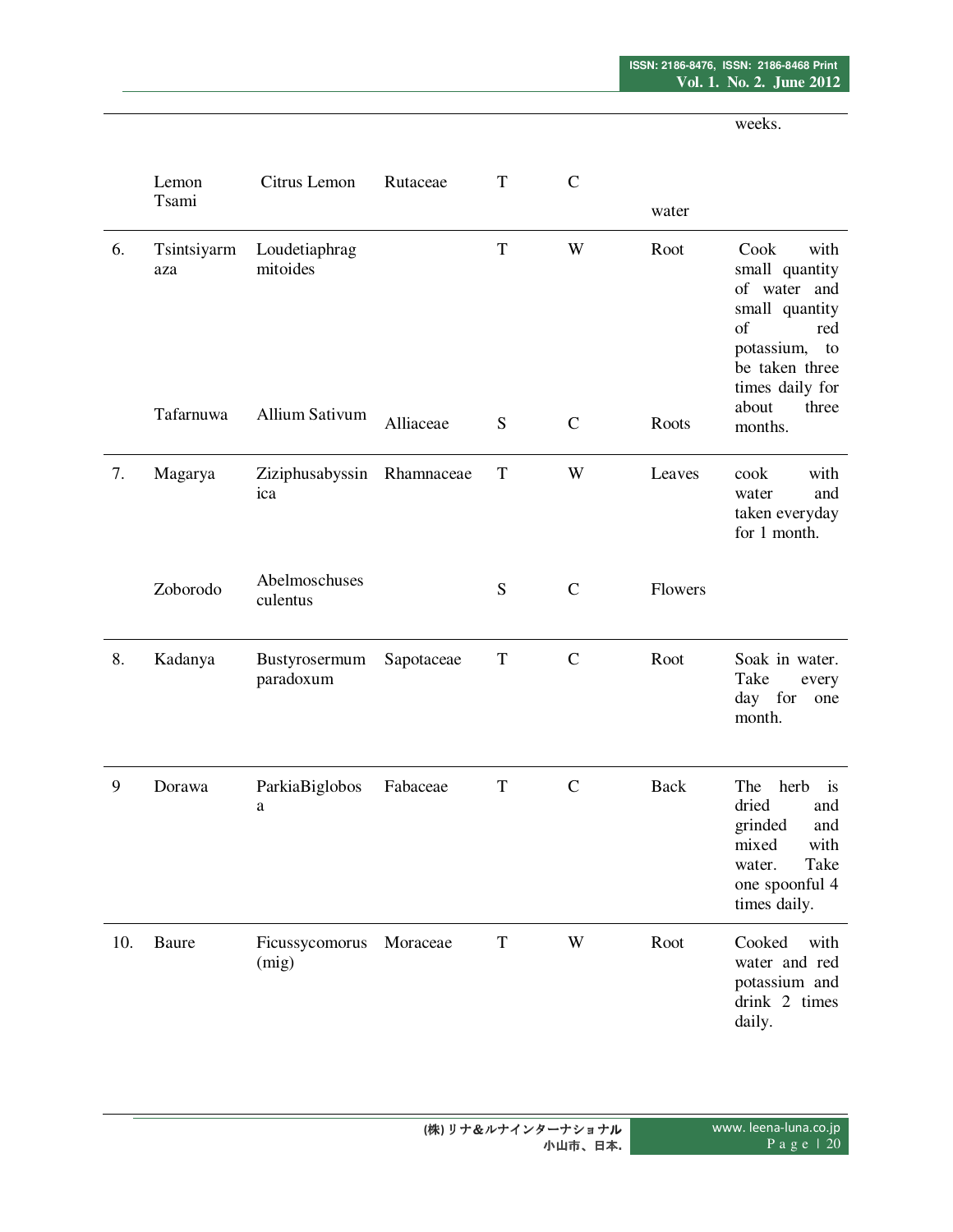| 11. | TsamiyanK<br>asa          | Phyllathusamar<br>usSchum   | Euphorbacea<br>${\bf e}$    | S           | W            | The<br>whole<br>part | Soaked inside<br>bowl<br>of<br>a<br>water<br>and<br>drink<br>$\mathbf{1}$<br>time<br>daily. |
|-----|---------------------------|-----------------------------|-----------------------------|-------------|--------------|----------------------|---------------------------------------------------------------------------------------------|
|     | Lemon<br>Tsami            | Citrus lemon                | Rutaceae                    | $\mathbf T$ | $\mathbf C$  | Fruit<br>Water       |                                                                                             |
| 12. | Gwandanda<br>ji           | Annonasenegal<br>ensis      | Annonaceae                  | $\mathbf T$ | W            | Leave<br>stem        | dry and grind<br>and taken with<br>soft drinks or<br>meals<br>for<br>-1<br>month.           |
|     | Chitta                    | Zingiberofficin<br>ale rose | Zingibaracea<br>$\mathbf e$ | S           | $\mathbf C$  | <b>Stem</b>          |                                                                                             |
| 13. | Goro                      | Cola nitida                 | Sapindaceae                 | $\mathbf T$ | $\mathbf C$  | Root                 | Soak in water<br>and taken<br>- 3<br>times daily for<br>two months.                         |
| 14. | Tsada                     | Zimeniaamercia<br>na        | Olaceceae                   | $\mathbf T$ | $\mathsf{C}$ | Root                 | Cooked<br>with<br>and<br>water<br>taken<br>every<br>day.                                    |
|     | TsamiyanK<br>asa          | Phyllathusamar<br>usSchum   | Euphorbacea<br>${\bf e}$    | S           | W            | leave                |                                                                                             |
| 15. | Goro                      | Cola nitida                 | Sapindaceae                 | $\mathbf T$ | $\mathbf C$  |                      | The herbs are<br>grinded<br>and                                                             |
|     | KashinAwa<br>ki           | Cross pteyx                 | Cienopophon<br>anaceae      | ${\bf S}$   | W            |                      | taken together.                                                                             |
| 16. | KashinYaw<br>$\mathbf{o}$ | Hispidum<br>gajava          | Asteraceae                  | ${\bf S}$   | W            | Leave<br>root        | Soak them in<br>bowl of water<br>and taken                                                  |
|     | Kadanya                   | Bustyrospermu<br>mparadoxum | sapotaceae                  | $\mathbf T$ | $\mathbf C$  |                      | every day for 2<br>months.                                                                  |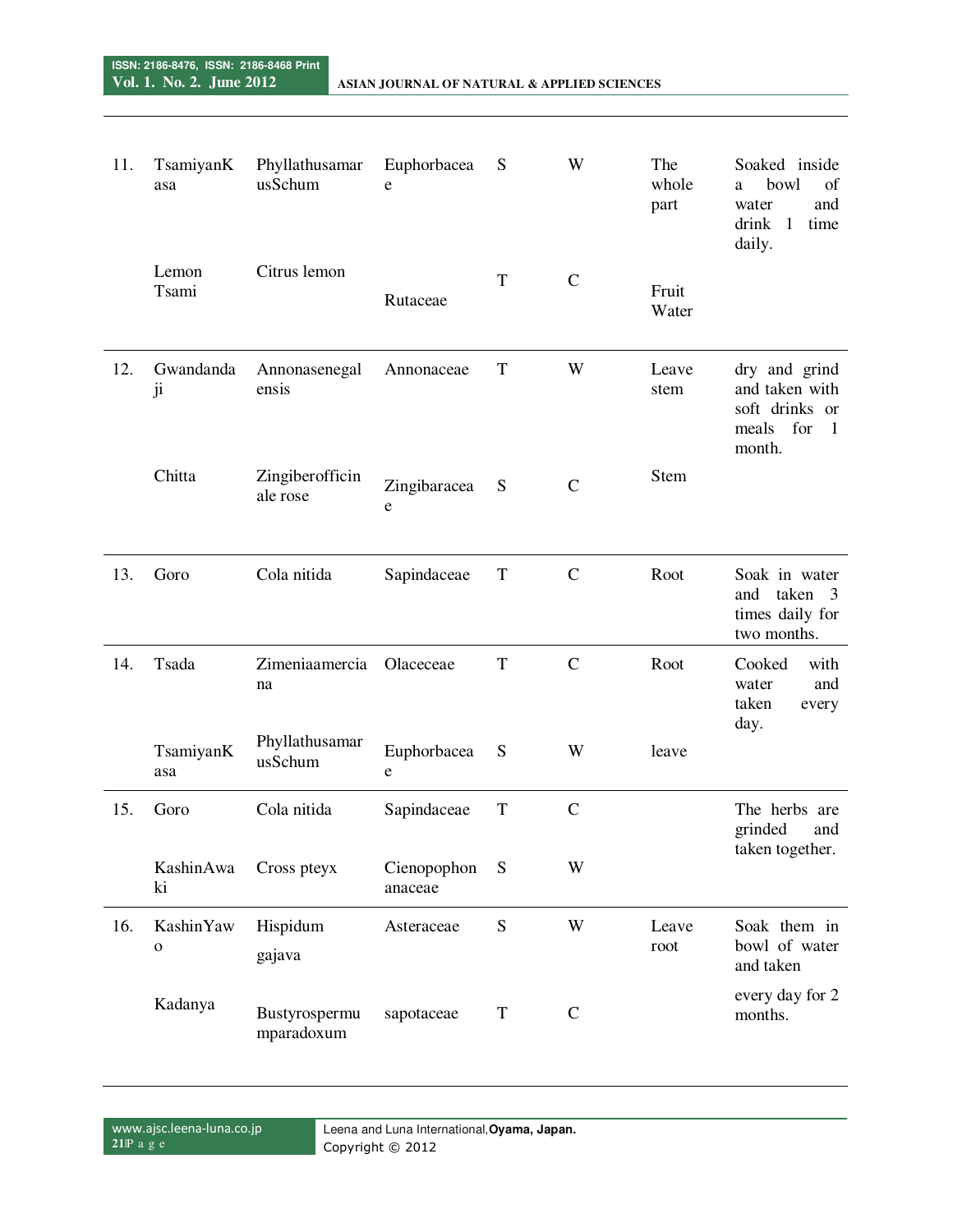| 17. | Zaitum    | Oleahochstetter<br>$\mathbf{i}$ | Oleaceae           | T           | W           | Oil             | Mix<br>with<br>small quantity<br>of honey and<br>taken together<br>for at least 2<br>weeks.                          |
|-----|-----------|---------------------------------|--------------------|-------------|-------------|-----------------|----------------------------------------------------------------------------------------------------------------------|
| 18. | Kuka      | Adansoniadigit<br>ata           | Rutaceae           | $\mathbf T$ | $\mathbf C$ | Root            | Mixed<br>with<br>red potassium<br>and<br>cooked<br>together<br>and<br>taken 2 times<br>daily.                        |
| 19. | Dinya     | Viterdoniana                    | Verbenaceae        | T           | W           | Root<br>Root    | Soak<br>in<br>a<br>bowl of water<br>of about<br>2<br>liters<br>and<br>taken<br>every<br>day<br>in<br>the<br>morning. |
|     | saiwadubu | Ipomoea<br>Coptica              | Concolvulace<br>ae | S           | W           |                 |                                                                                                                      |
| 20. | Tsada     | Ximenia Americ<br>iana          | Olacaceae          | $\mathbf T$ | $\mathbf C$ | <b>Back</b>     | Soaked<br>in<br>water<br>and<br>taken 3 times<br>daily.                                                              |
| 21. | Zaitun    | Oleahochstetter<br>$\mathbf{i}$ | Oleaceae           | T           | W           | O <sub>il</sub> | Grind<br>and<br>soak in water<br>and<br>taken<br>every day for                                                       |
|     |           |                                 |                    |             |             |                 | three weeks.                                                                                                         |
|     | Madachi   | KhayaSenegale<br>nsis           | Mimoceae           | $\mathbf T$ | $\mathbf C$ | back            |                                                                                                                      |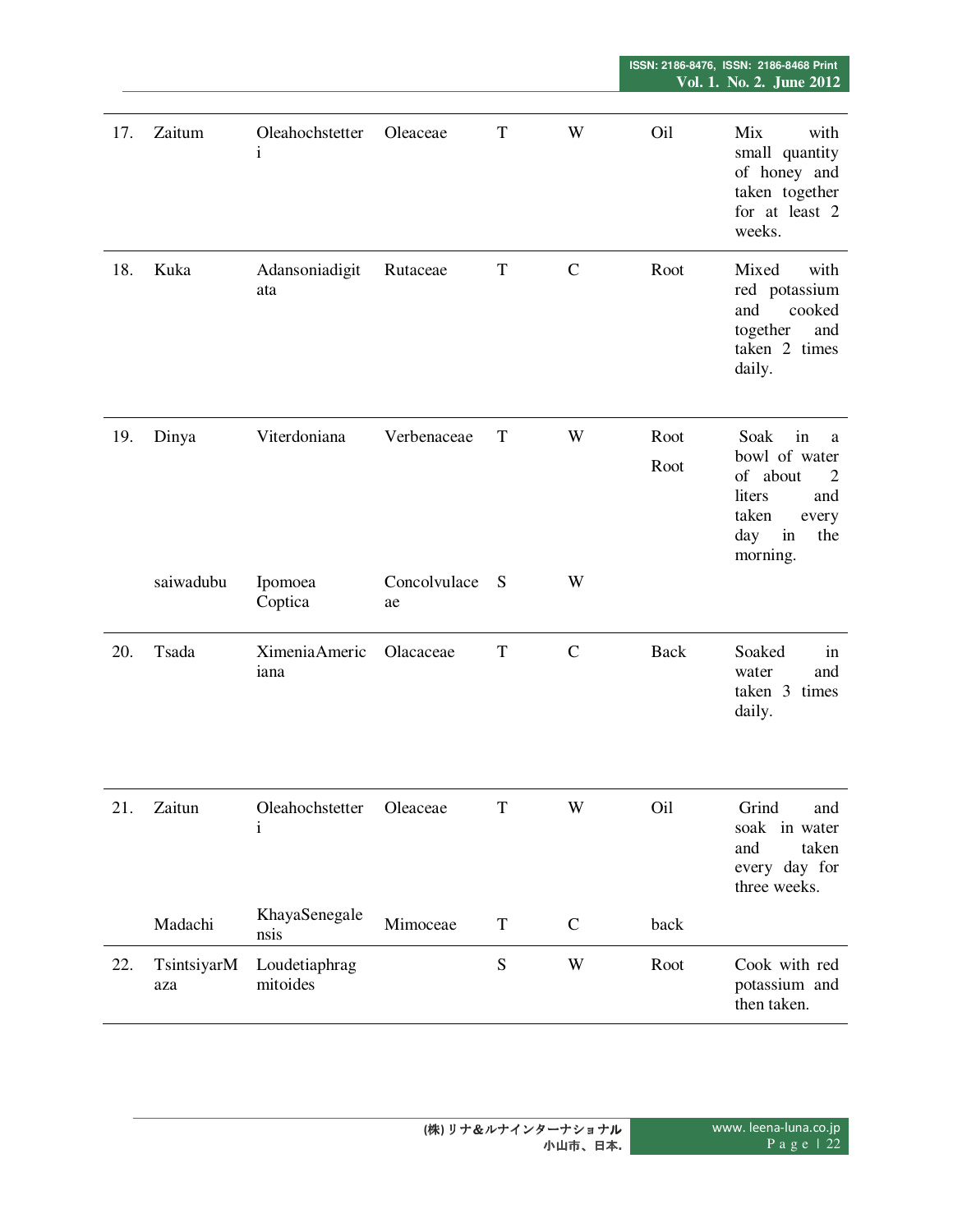**ISSN: 2186-8476, ISSN: 2186-8468 Print** 

| 23. | Kokiya                   | Strychnosinnoc<br>ua(Hutch)    | Loganiaceae       | T           | W            | <b>Back</b> | Grind<br>and<br>taken<br>with<br>meal.                                                |
|-----|--------------------------|--------------------------------|-------------------|-------------|--------------|-------------|---------------------------------------------------------------------------------------|
|     | Tafarnuwa                | Allium Sativum<br>(linn)       | Alliaceae         | ${\bf S}$   | $\mathbf C$  | Bulb        |                                                                                       |
| 24. | Dorawa                   | ParkiaBiglobos<br>a            | Fabaceae          | T           | $\mathbf C$  | Root        | Soak in water<br>and<br>drink<br>everyday.                                            |
|     | Kadanya                  | Bostytropermu<br>mparadoxum    |                   | T           | $\mathbf C$  | <b>Back</b> |                                                                                       |
| 25. | <b>Barbata</b>           | Guieraseneghal<br>esis         | Combratacea<br>e  | S           | W            | Leaves      | Cook<br>with<br>potassium and<br>drink 2 times<br>daily.                              |
| 26. | Saiwadubu                | Ipomoea<br>coptica             | Convolulacea<br>e | S           | W            | Root        | Soak in water<br>drink<br>and<br>$\overline{2}$<br>times daily.                       |
|     | Dorawa                   | Parkiabiglobosa                | Fabaceae          | $\mathbf T$ | W            | Root        |                                                                                       |
| 27. | Kokiya                   | StrychnosInnoc<br>ua (Hutch)   | Loganiaceae       | $\mathbf T$ | W            | Root        | Boil<br>with<br>for<br>water<br>at<br>least 3 hours.<br>To be taken<br>cold everyday. |
| 28. | KashinYaw<br>$\mathbf O$ | Hispidum<br>gajava             | Asteraceues       | S           | W            | Root        | Cook<br>with<br>small quantity<br>of honey and<br>then drink the<br>mixture.          |
| 29. | Tsada                    | Zimeniaamercia Olacaceae<br>na |                   | T           | $\mathsf{C}$ | Root        | Boil<br>with<br>for<br>water<br>at<br>least 2 hours<br>and<br>drink<br>when cold.     |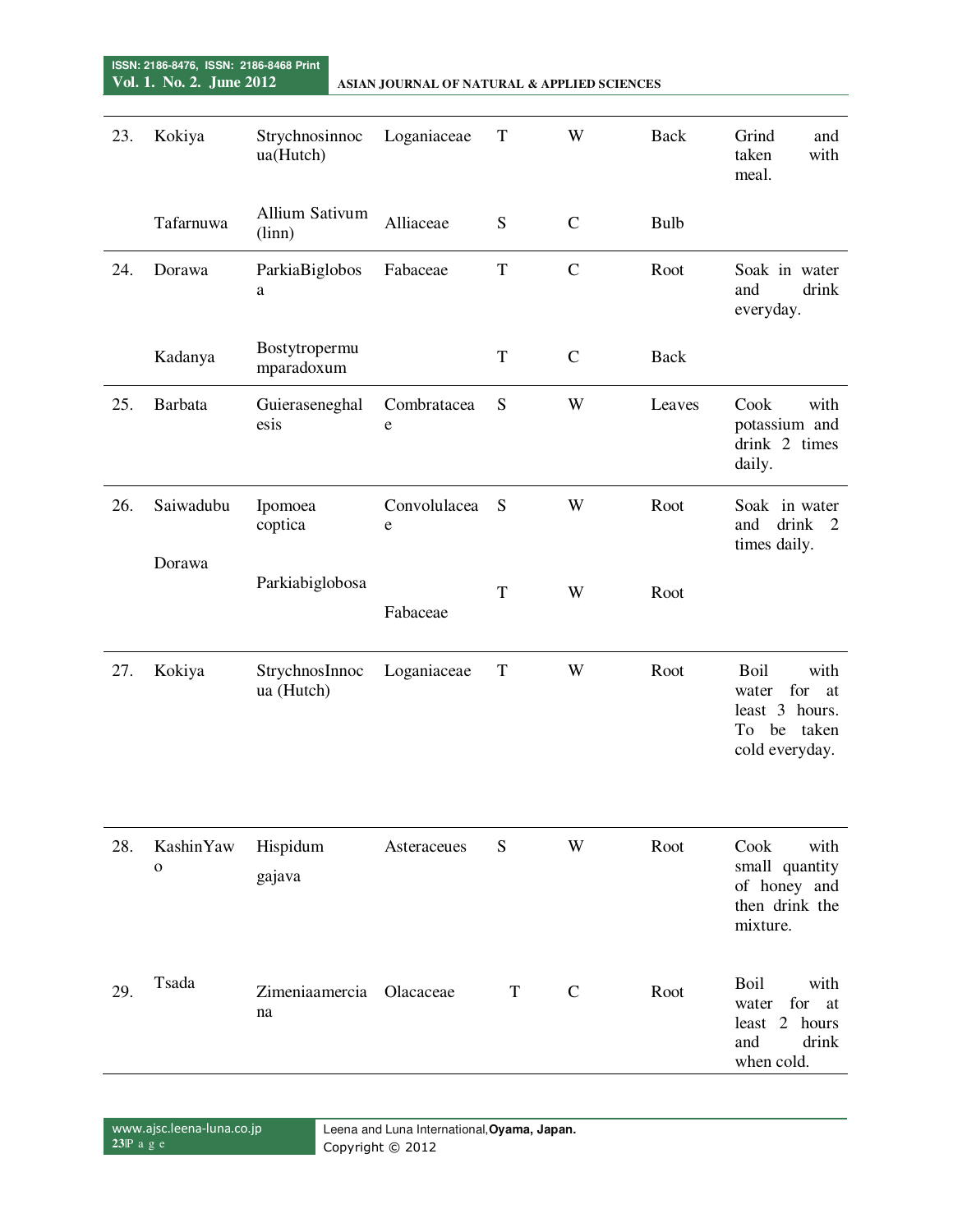| S/N            | <b>FAMILIES</b>    | <b>FREQUENCY</b> |
|----------------|--------------------|------------------|
| 1              | Rubiaceae          | $\overline{2}$   |
| $\overline{2}$ | Sapindacea         | 3                |
| $\overline{3}$ | Annonaceae         | 1                |
| 4              | Convolvulaceae     | $\overline{2}$   |
| 5              | Moraceae           | 3                |
| 6              | Oleacea            | $\overline{2}$   |
| 7              | Allianceae         | 3                |
| 8              | Ctenolophonanaceae |                  |
| 9              | Mimosaceae         | 2                |
| 10             | Anardiacae         |                  |
| 11             | Caesalpiniaceae    |                  |
| 12             | Moringaceae        |                  |
| 13             | Combrataceae       |                  |
| 14             | Loganiaceae        | 4                |
| 15             | Verbenaceae        | 2                |
| 16             | Sterculiaceae      | 1                |
| 17             | Rutaceae           | 4                |
| 18             | Rhamnaceae         |                  |
| 19             | Sapotaceae         | 3                |
| 20             | Fabaceae           | 3                |
| 21             | Euphorbacee        | $\overline{2}$   |
| 22             | Zingibaraceae      |                  |
| 23             | Olaceae            | 2                |
| 24             | <b>Asteraceae</b>  | 2                |

**Table 3.Representative Families of medicinal plants for treating impotency** 

The study revealed that a total of twenty-four families of forest plants were identified with the ability to control and cured erectile dysfunction (impotence/weak erection). The medicinal plants were examined with the work of Gbile (1980) for correctness. Some of the forest plants used as single include *Ximeniaamericiana, Hispidumgajava, strychnoscua, combrataceae, Gardenia aqualla, syzygumguineense, Adansoniadigitata, OleahochStetteri, Cola nitida, Parkiabiglobosa, Butyrospermumparadoxum, Khayasenegalencis*and*Loudetiaphragmitoides*while others are use in combination for effective treatment. These include *Waltheriaindica*and *Citrus lemon ,Zimeniaamerciana*and*Phyllathusamarus, Cola nitida*and *Cross pteyx, ParkiaBiglobosa* and*Butytropermumparadoxum, Ipomoea coptica*and*Parkiabiglobosa.* 

# **CONCLUSION**

It is a feature of traditional health systems that they span a diverse range of policy areas that extend beyond the immediate domain of health. For example, prospects for the future supply of medicinal plants impact the long term viability of traditional health systems. Training of practitioners and preservation of traditional ecological and medical knowledge lie at the core of future prospects for ancient but challenged traditions. In many traditional societies, women are the primary herb gatherers and also the herbalists. Societal changes in work and family patterns also have an impact on the nature of the traditional health sector and the services it plays in providing everyday health care to the majority of the population of most countries.